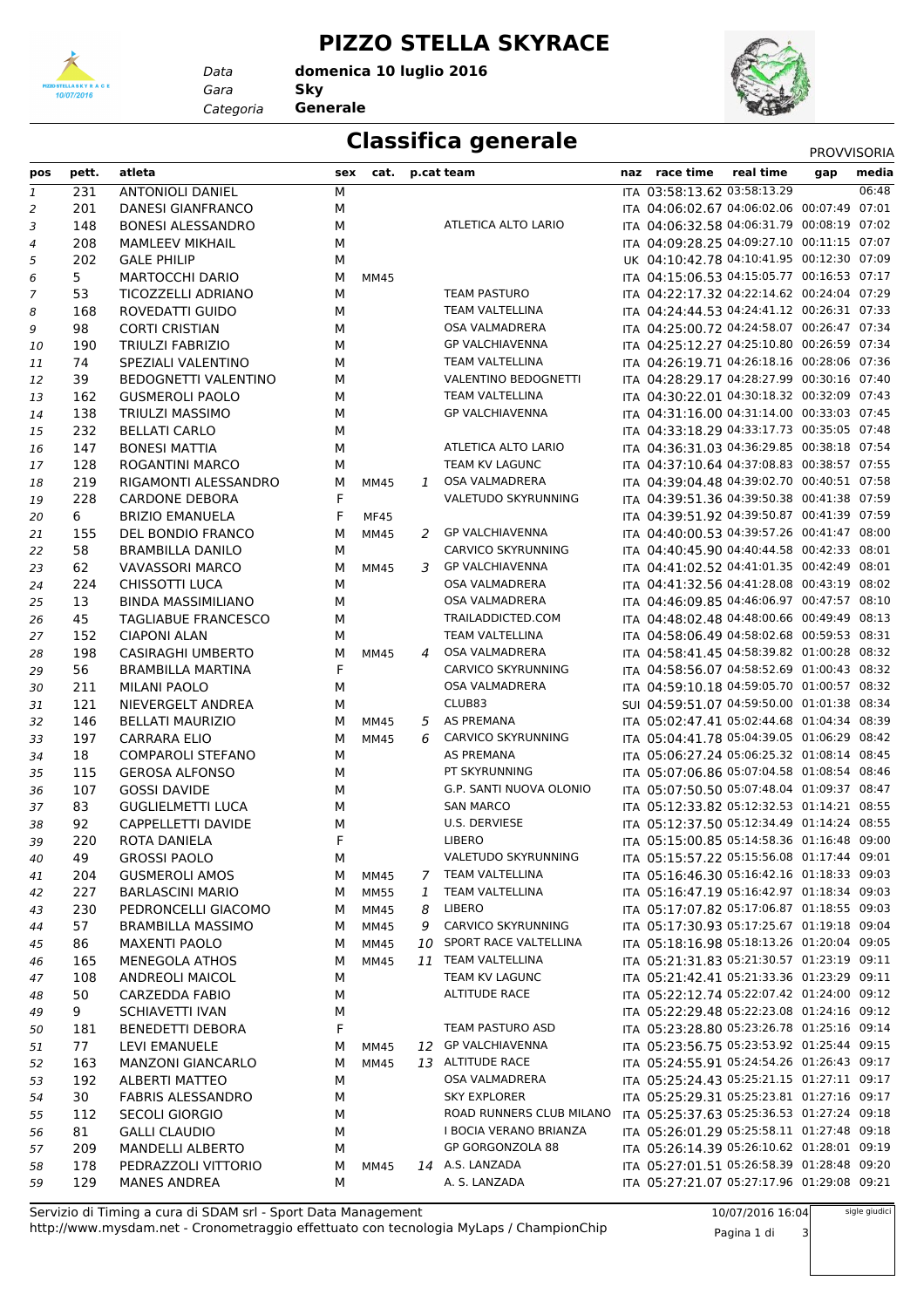## **Classifica generale** PROVISORIA

|     |       |                            |   |                     |    |                             |                                            |           |     | 111000000000 |
|-----|-------|----------------------------|---|---------------------|----|-----------------------------|--------------------------------------------|-----------|-----|--------------|
| pos | pett. | atleta                     |   | sex cat. p.cat team |    |                             | naz race time                              | real time | gap | media        |
| 60  | 22    | <b>GILARDONI OSCAR</b>     | М |                     |    | <b>BELLAGIO SKY TEAM</b>    | ITA 05:27:58.54 05:27:54.98 01:29:45 09:22 |           |     |              |
| 61  | 216   | PENSA PATRIZIA             | F | <b>MF45</b>         |    | <b>TEAM TECNICA</b>         | ITA 05:28:17.04 05:28:12.47 01:30:04 09:22 |           |     |              |
| 62  | 71    | <b>MASCIADRI STEFANO</b>   | М | MM45                |    | 15 OSA VALMADRERA           | ITA 05:28:24.29 05:28:21.77 01:30:11 09:22 |           |     |              |
| 63  | 205   | <b>IACHELINI FEDERICA</b>  | F |                     |    | MADDALENE SKY TEAM          | ITA 05:32:16.25 05:32:12.91 01:34:03 09:29 |           |     |              |
| 64  | 15    | <b>SCHIAVETTI MARCO</b>    | М |                     |    |                             | ITA 05:32:44.79 05:32:40.99 01:34:32 09:30 |           |     |              |
| 65  | 189   | LEONARDI ARIANNA           | F |                     |    | ARIANNA LEONARDI            | ITA 05:33:08.90 05:33:03.83 01:34:56 09:31 |           |     |              |
| 66  | 51    | SANTAMBROGIO LUCA          | М |                     |    | I BOCIA VERANO BRIANZA      | ITA 05:33:09.93 05:33:04.80 01:34:57 09:31 |           |     |              |
| 67  | 164   | <b>MARAFFIO MASSIMO</b>    | м | <b>MM45</b>         |    | 16 GP VALCHIAVENNA          | ITA 05:33:35.34 05:33:30.76 01:35:22 09:31 |           |     |              |
| 68  | 24    | <b>GAROTA MAURIZIO</b>     | М | MM45                | 17 | POL ROVINATA                | ITA 05:34:10.61 05:34:06.28 01:35:57 09:32 |           |     |              |
| 69  | 82    | <b>GUANELLA GIAMPAOLO</b>  | M |                     |    | <b>TEAM VALTELLINA</b>      | ITA 05:34:12.36 05:34:10.42 01:35:59 09:32 |           |     |              |
| 70  | 63    | <b>VIGLIENGHI FEDERICO</b> | M |                     |    | <b>ESINO TRAIL</b>          | ITA 05:34:31.10 05:34:23.89 01:36:18 09:33 |           |     |              |
| 71  | 114   | <b>CACCAMO FABIO</b>       | М |                     |    | <b>GP VALCHIAVENNA</b>      | ITA 05:35:59.69 05:35:54.56 01:37:46 09:35 |           |     |              |
| 72  | 187   | <b>MANDELLI VITTORIA</b>   | F |                     |    | <b>EVOLUTION SPORT TEAM</b> | ITA 05:36:34.71 05:36:31.86 01:38:21 09:36 |           |     |              |
| 73  | 111   | <b>TARABINI SALVATORE</b>  | М | <b>MM55</b>         | 2  | SPORT RACE VALTELLINA       | ITA 05:36:39.24 05:36:37.16 01:38:26 09:37 |           |     |              |
| 74  | 127   | CALIGARI DIEGO             | М |                     |    | TEAM KV LAGUNC              | ITA 05:37:04.60 05:37:03.02 01:38:51 09:37 |           |     |              |
| 75  | 48    | <b>PANATTI ERIK</b>        | М |                     |    | <b>GP VALCHIAVENNA</b>      | ITA 05:37:04.74 05:37:04.17 01:38:52 09:37 |           |     |              |
| 76  | 175   | PASINI GUSTAVO             | М |                     |    | SPORT RACE VALTELLINA       | ITA 05:38:16.00 05:38:08.41 01:40:03 09:39 |           |     |              |
| 77  | 157   | <b>FEROLA IVO</b>          | М | MM45                |    | 18 TEAM VALTELLINA          | ITA 05:40:34.32 05:40:26.16 01:42:21 09:43 |           |     |              |
| 78  | 160   | <b>GIACOMINI MAURIZIO</b>  | М | MM45                |    | 19 LIBERO                   | ITA 05:41:09.63 05:41:07.30 01:42:56 09:44 |           |     |              |
| 79  | 151   | <b>CESANA PIETRO</b>       | М | <b>MM45</b>         |    | 20 SEC CIVATE               | ITA 05:41:10.00 05:41:06.00 01:42:57 09:44 |           |     |              |
| 80  | 206   | <b>LOMBARDINI LUCA</b>     | М |                     |    | OSA VALMADRERA              | ITA 05:42:12.69 05:42:08.95 01:43:59 09:46 |           |     |              |
| 81  | 218   | PIFFARI FELICE             | М | <b>MM45</b>         |    | 21 OSA VALMADRERA           | ITA 05:44:07.48 05:44:01.96 01:45:54 09:49 |           |     |              |
| 82  | 42    | <b>MARCHITELLI MATTEO</b>  | М |                     |    |                             | ITA 05:44:54.09 05:44:53.06 01:46:41 09:51 |           |     |              |
| 83  | 226   | <b>MASCIADRI ROBERTO</b>   | М | MM45                |    | 22 OSA VALMADRERA           | ITA 05:44:55.24 05:44:50.07 01:46:42 09:51 |           |     |              |
|     | 29    | MAZZOLENI COSTANTINO       | М |                     |    | <b>CARVICO SKYRUNNING</b>   | ITA 05:45:16.12 05:45:11.54 01:47:03 09:51 |           |     |              |
| 84  | 54    | ACQUISTAPACE ALFREDO       |   |                     |    | 23 VALETUDO SKYRUNNING      | ITA 05:45:59.39 05:45:55.77 01:47:46 09:53 |           |     |              |
| 85  |       |                            | М | MM45                |    | <b>GS ROGENO</b>            | ITA 05:46:46.52 05:46:42.40 01:48:33 09:54 |           |     |              |
| 86  | 200   | DALLA FRANCESCA DAVIDE     | М |                     |    |                             | ITA 05:47:20.76 05:47:14.95 01:49:08 09:55 |           |     |              |
| 87  | 72    | <b>NEGRI PIERO</b>         | М | <b>MM45</b>         |    | 24 VALETUDO SKYRUNNING      |                                            |           |     |              |
| 88  | 90    | ZANARELLA CRISTIANO        | М | <b>MM45</b>         | 25 |                             | ITA 05:50:54.07 05:50:45.81 01:52:41 10:01 |           |     |              |
| 89  | 113   | MUCCIOLO DOMENICO          | М |                     |    |                             | ITA 05:51:13.44 05:51:11.84 01:53:00 10:02 |           |     |              |
| 90  | 173   | <b>GRITTI LUIGI</b>        | М | MM45                |    | 26 VALETUDO SKYRUNNING      | ITA 05:52:05.83 05:51:58.98 01:53:53 10:03 |           |     |              |
| 91  | 142   | <b>MORELLI DANIELE</b>     | М | <b>MM55</b>         | 3  |                             | ITA 05:52:59.00 05:52:57.18 01:54:46 10:05 |           |     |              |
| 92  | 117   | <b>MAPELLI DANIELE</b>     | М | <b>MM45</b>         | 27 | <b>SEC CIVATE</b>           | ITA 05:53:19.94 05:53:12.70 01:55:07 10:05 |           |     |              |
| 93  | 41    | <b>COSTANTIN PAOLO</b>     | М | <b>MM45</b>         |    | 28 VALETUDO SKYRUNNING      | ITA 05:53:22.20 05:53:16.07 01:55:09 10:05 |           |     |              |
| 94  | 131   | <b>TOFFETTI MASSIMO</b>    | М |                     |    | G.S. ZELOFORAMAGNO          | ITA 05:58:45.31 05:58:42.22 02:00:32 10:15 |           |     |              |
| 95  | 184   | <b>CASATI MASSIMO</b>      | М | <b>MM55</b>         |    | 4 ALTITUDE RACE             | ITA 06:00:31.17 06:00:24.15 02:02:18 10:18 |           |     |              |
| 96  | 123   | <b>AUSTONI ALESSIO</b>     | М |                     |    | <b>CARVICO SKYRUNNING</b>   | ITA 06:00:42.72 06:00:37.15 02:02:30 10:18 |           |     |              |
| 97  | 221   | <b>SCIUCHETTI STEFANO</b>  | М | MM45                |    | 29 TEAM VALTELLINA          | ITA 06:04:50.18 06:04:43.01 02:06:37 10:25 |           |     |              |
| 98  | 93    | <b>CEDRO RICCARDO</b>      | М |                     |    |                             | ITA 06:05:45.27 06:05:41.01 02:07:32 10:27 |           |     |              |
| 99  | 84    | MANZOLI EMANUELA           | F | <b>MF45</b>         |    | VALETUDO SKYRUNNING         | ITA 06:06:34.85 06:06:33.03 02:08:22 10:28 |           |     |              |
| 100 | 169   | <b>SANDALINI FILIPPO</b>   | М |                     |    | <b>LIBERO</b>               | ITA 06:06:54.32 06:06:51.41 02:08:41 10:28 |           |     |              |
| 101 | 118   | <b>BIAVASCHI DANIELA</b>   | F |                     |    |                             | ITA 06:06:59.60 06:06:57.53 02:08:46 10:29 |           |     |              |
| 102 | 161   | <b>GINI ILARIO</b>         | М |                     |    | TEAM VALTELLINA             | ITA 06:07:04.09 06:06:59.28 02:08:51 10:29 |           |     |              |
| 103 | 130   | <b>NAVA MARCO</b>          | М | MM45                | 30 |                             | ITA 06:08:22.33 06:08:20.42 02:10:09 10:31 |           |     |              |
| 104 | 207   | <b>MAGGIONI GIANLUCA</b>   | М | MM45                |    | 31 ASD FALCHI               | ITA 06:10:08.54 06:09:59.41 02:11:55 10:34 |           |     |              |
| 105 | 60    | <b>MARIANO LUCA</b>        | М | MM45                |    | 32 LIBERO                   | ITA 06:11:12.69 06:11:07.01 02:12:59 10:36 |           |     |              |
| 106 | 17    | <b>RIZZI CRISTINA</b>      | F |                     |    | G.S.A. COMETA               | ITA 06:11:34.67 06:11:30.78 02:13:21 10:36 |           |     |              |
| 107 | 73    | <b>SALOMONI DANIELE</b>    | М |                     |    | RUNACARD                    | ITA 06:12:36.94 06:12:27.63 02:14:24 10:38 |           |     |              |
| 108 | 229   | MICHELOTTI SUSANNA         | F |                     |    | VALETUDO SKYRUNNING         | ITA 06:13:05.86 06:13:04.36 02:14:53 10:39 |           |     |              |
| 109 | 203   | <b>GALLI DINO</b>          | М | MM45                |    | 33 TEAM VALTELLINA          | ITA 06:19:13.84 06:19:09.80 02:21:01 10:50 |           |     |              |
| 110 | 67    | MANGILI IVO PAOLO          | М | MM45                |    | 34 LIBERO                   | ITA 06:19:14.56 06:19:08.29 02:21:01 10:50 |           |     |              |
| 111 | 70    | <b>MARTELLETTI MANUEL</b>  | М |                     |    | <b>LIBERO</b>               | ITA 06:21:16.38 06:21:07.52 02:23:03 10:53 |           |     |              |
| 112 | 19    | <b>MOZZI GIMMI</b>         | М |                     |    |                             | ITA 06:26:38.52 06:26:32.43 02:28:25 11:02 |           |     |              |
| 113 | 222   | <b>TARCA BRUNO</b>         | М | MM55                | 5  | TEAM VALTELLINA             | ITA 06:26:59.47 06:26:51.66 02:28:46 11:03 |           |     |              |
| 114 | 105   | MILANI ALESSANDRO          | М |                     |    | EVOLUTION SPORT TEAM        | ITA 06:29:16.88 06:29:13.11 02:31:04 11:07 |           |     |              |
| 115 | 137   | <b>BIAVASCHI SIMONE</b>    | М |                     |    |                             | ITA 06:29:31.82 06:29:29.47 02:31:19 11:07 |           |     |              |
| 116 | 87    | <b>TAGLIABUE MAURIZIO</b>  | М | <b>MM55</b>         | 6  | <b>CANTURINA POL</b>        | ITA 06:29:36.86 06:29:29.69 02:31:24 11:07 |           |     |              |
|     | 85    | <b>MARAFFIO PAOLO</b>      | М |                     |    | LIBERO                      | ITA 06:29:53.97 06:29:46.89 02:31:41 11:08 |           |     |              |
| 117 |       |                            |   |                     |    | OSA VALMADRERA              | ITA 06:30:11.39 06:30:03.52 02:31:58 11:08 |           |     |              |
| 118 | 12    | ROSSINI PIERANGELO         | М | MM45                | 35 |                             |                                            |           |     |              |
| 119 | 233   | <b>CORTI MAURO</b>         | М | MM45                |    | 36 OSA VALMADRERA           | ITA 06:30:31.99 06:30:25.35 02:32:19 11:09 |           |     |              |
| 120 | 8     | <b>BORGHETTI LEONARDO</b>  | М |                     |    | POL. PAGNONA                | ITA 06:30:54.04 06:30:46.84 02:32:41 11:10 |           |     |              |
| 121 | 110   | <b>GEROSA RICCARDO</b>     | М |                     |    | OSA VALMADRERA              | ITA 06:31:31.55 06:31:24.46 02:33:18 11:11 |           |     |              |
| 122 | 185   | <b>MELCHIORRI MARCO</b>    | М | MM45                |    | 37 KINOMANA                 | ITA 06:31:39.13 06:31:34.62 02:33:26 11:11 |           |     |              |
| 123 | 106   | <b>BERTACCHI ANDREA</b>    | М |                     |    | G.S. AVIS OGGIONO           | ITA 06:32:09.91 06:32:00.84 02:33:57 11:12 |           |     |              |

http://www.mysdam.net - Cronometraggio effettuato con tecnologia MyLaps / ChampionChip Servizio di Timing a cura di SDAM srl - Sport Data Management

10/07/2016 16:04

Pagina 2 di 3

sigle giudici